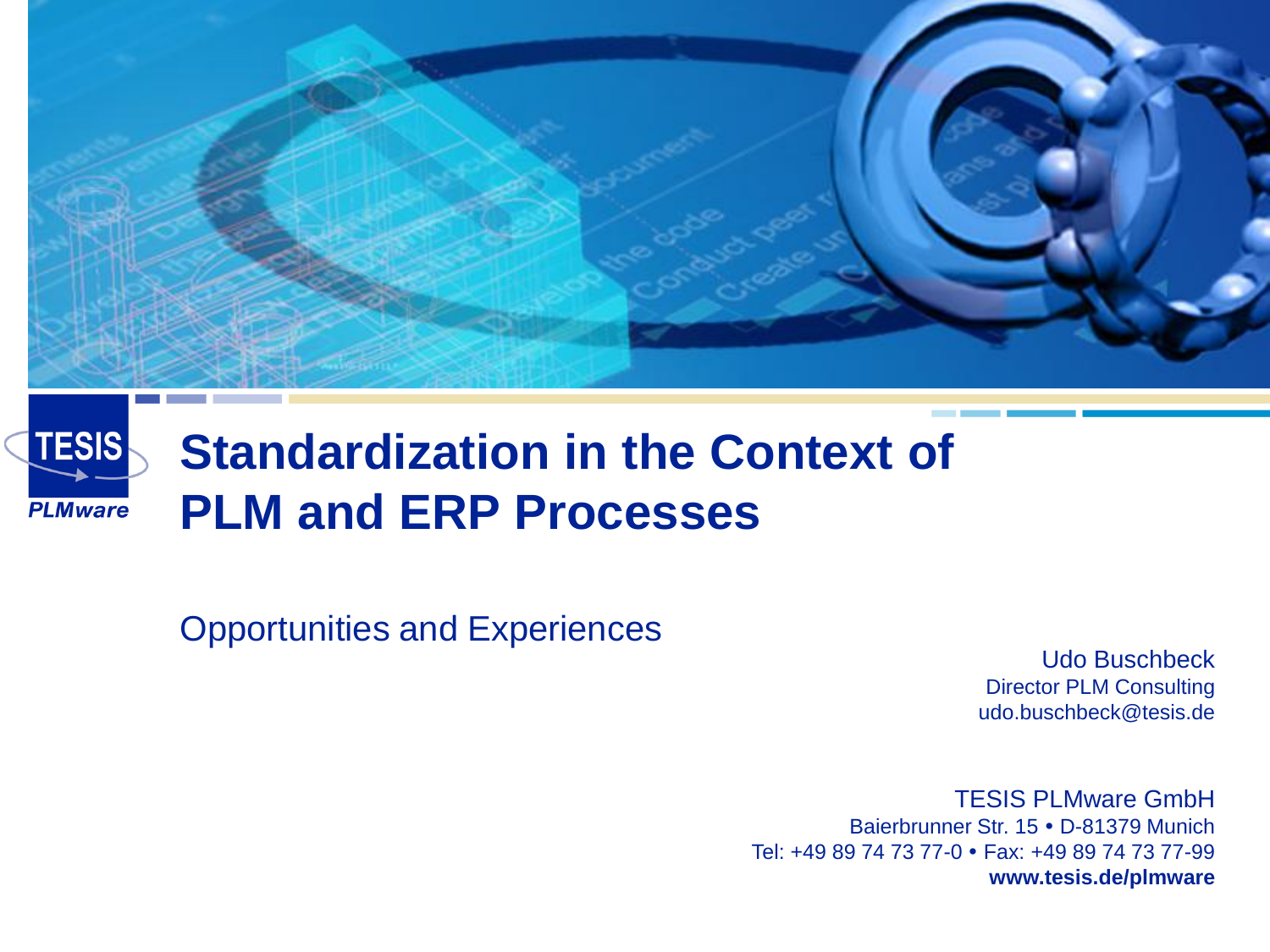

### **Standardization in the Context of PLM and ERP Processes** TESIS PLMware – Overview

### **Focus:**

Optimization & integration of product development and business processes

### **Founded in 1988**

- Based in Munich (D) and Chicago (USA)
- > 30 employees, member of the TESIS group ( >160 employees)
- $\sim$  200 customers worldwide

### **Siemens PLM Software Partner** since 1992

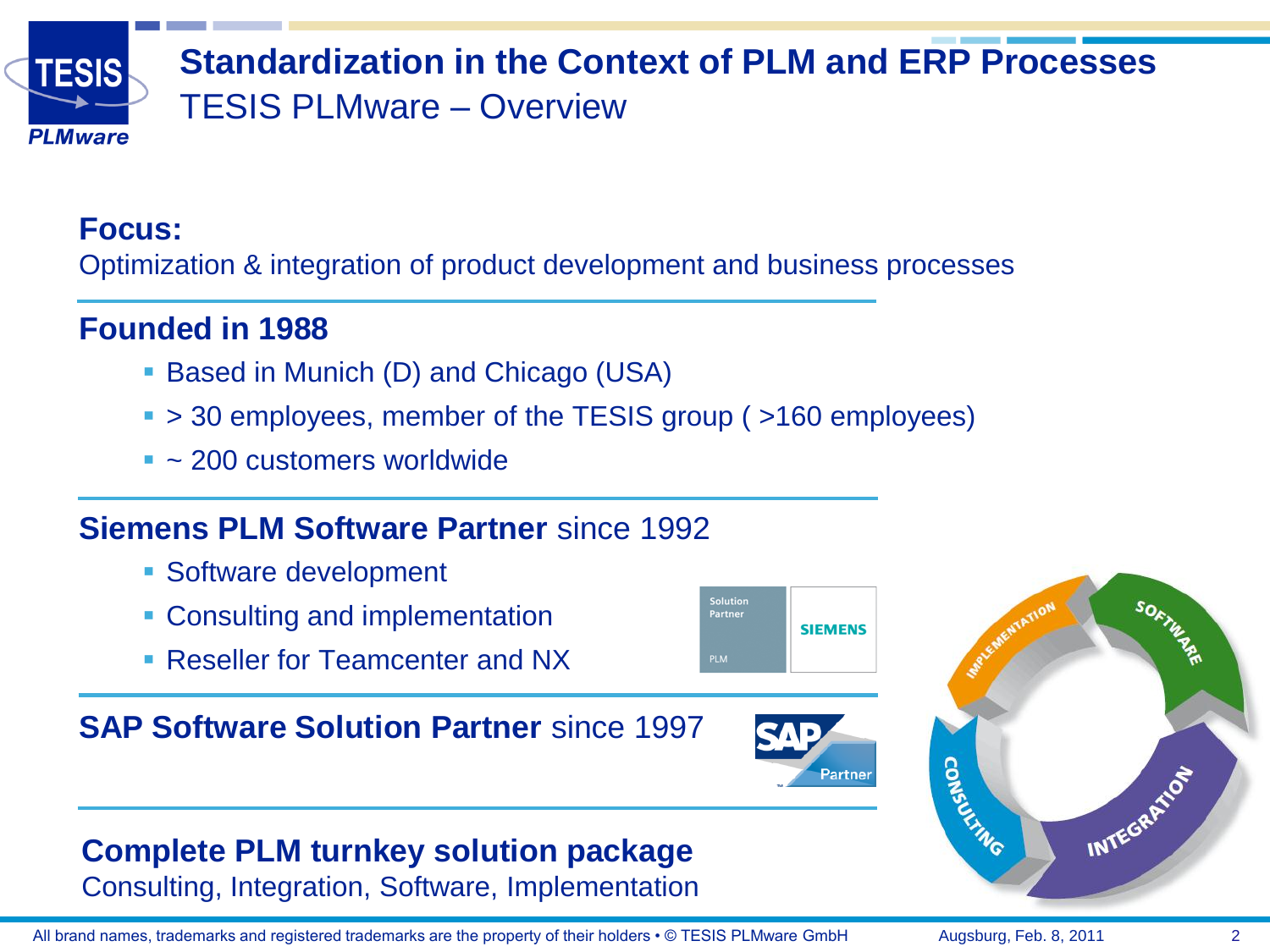

### **Standardization in the Context of PLM and ERP Processes** TESIS PLMware – Solution Portfolio



**Offerings with products and solutions from TESIS PLMware and SIEMENS PLM Software**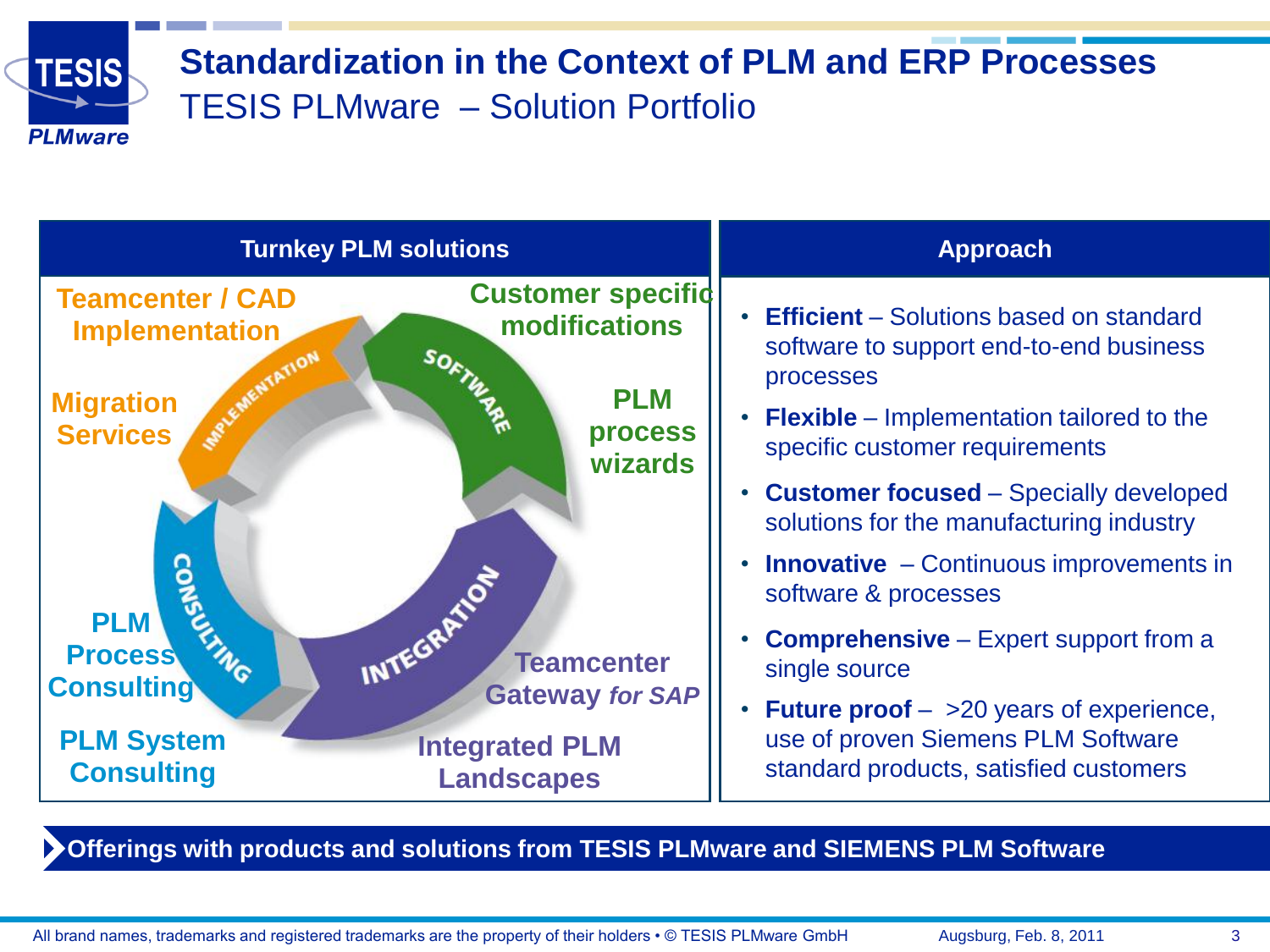

- **Standard and purchase parts in the PLM / ERP**
- **Tools involved**
- **F** Sample process
	- **Typical use cases**
	- Customer examples
	- **Potentials and benefits**
- **Project approach**
- **Summary**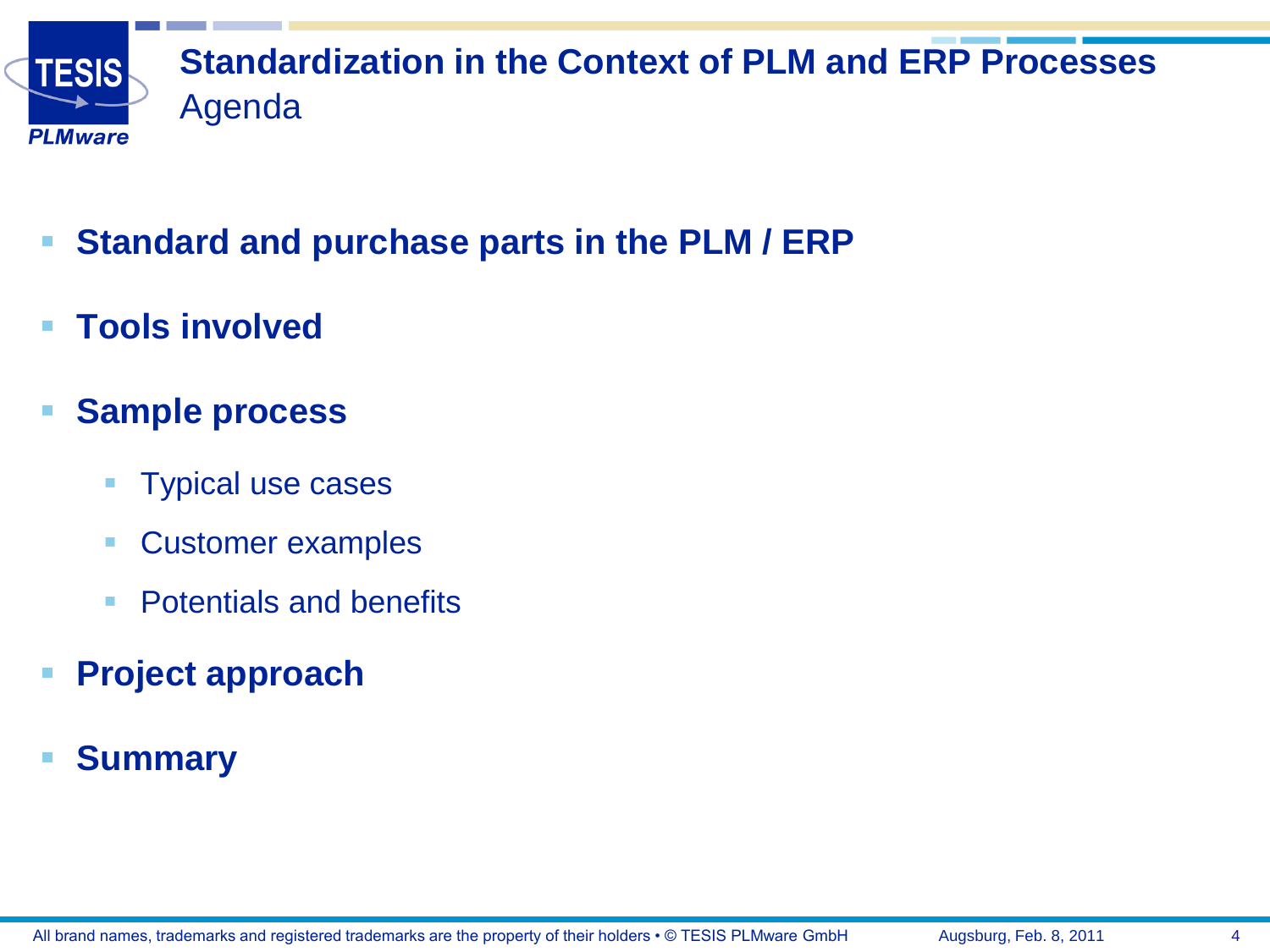

## **Standardization in the Context of PLM and ERP Processes** Motivation

## **Historic context**

- **PDM** environments usually driven by mechanic development; evolution in parallel with the (3D) MCAD world
- Specific tools for standard and purchase parts
- Only limited cross-domain information exchange
- <span id="page-4-0"></span>PLM processes rarely supported by IT tools  $\rightarrow$  no seamless processes across systems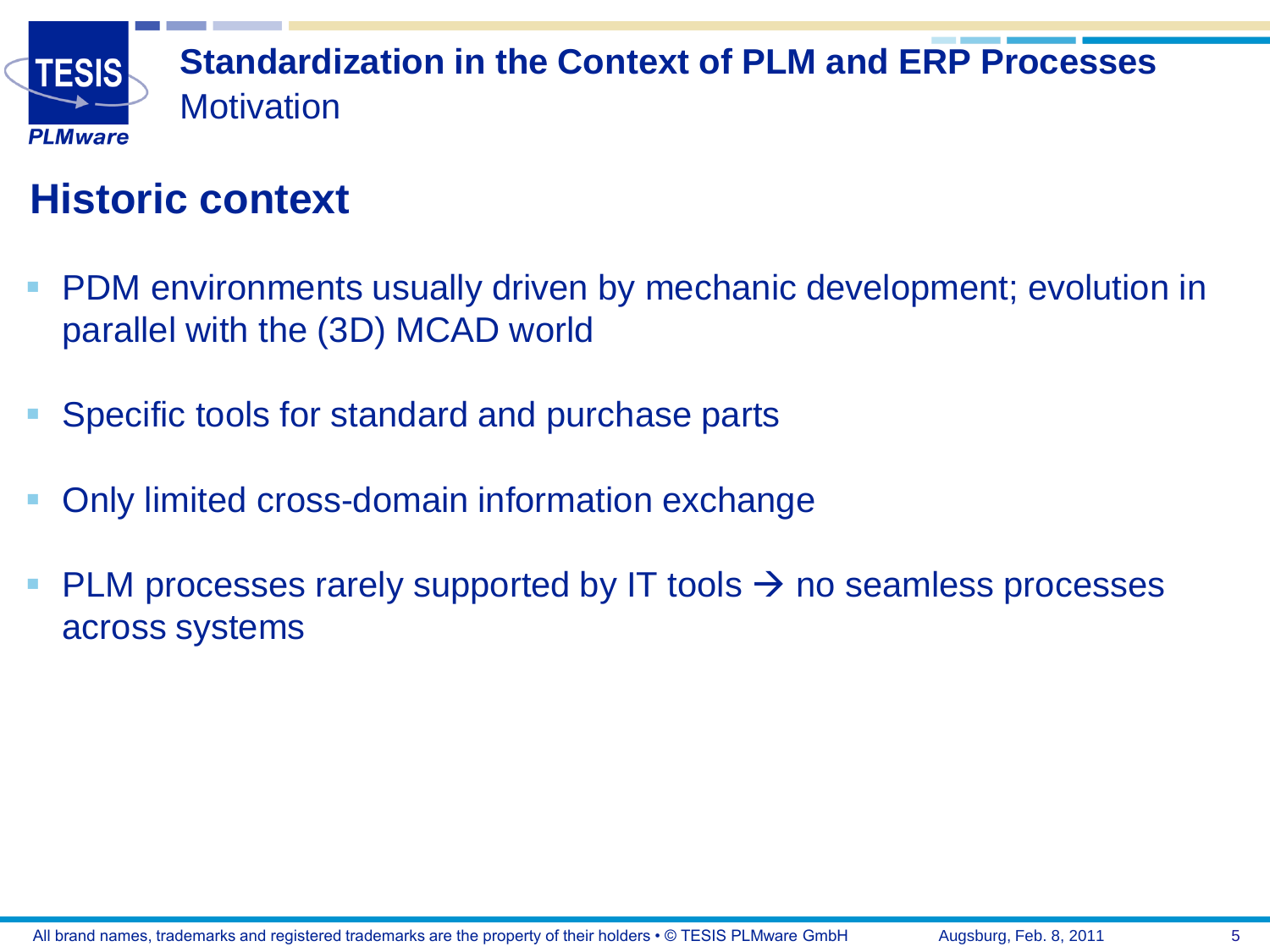

### **Standardization in the Context of PLM and ERP Processes Motivation**

# **Situation today**

- (Customer) PLM / PDM environments have evolved
	- **Increased benefits**
	- Seamless processes can be realized with the help of IT tools
- Increasingly complex requirements for product development
	- Product variants / individual customer requirements
	- Cost pressure
	- Developing time / multifunctional development teams
	- Service
	- Globalization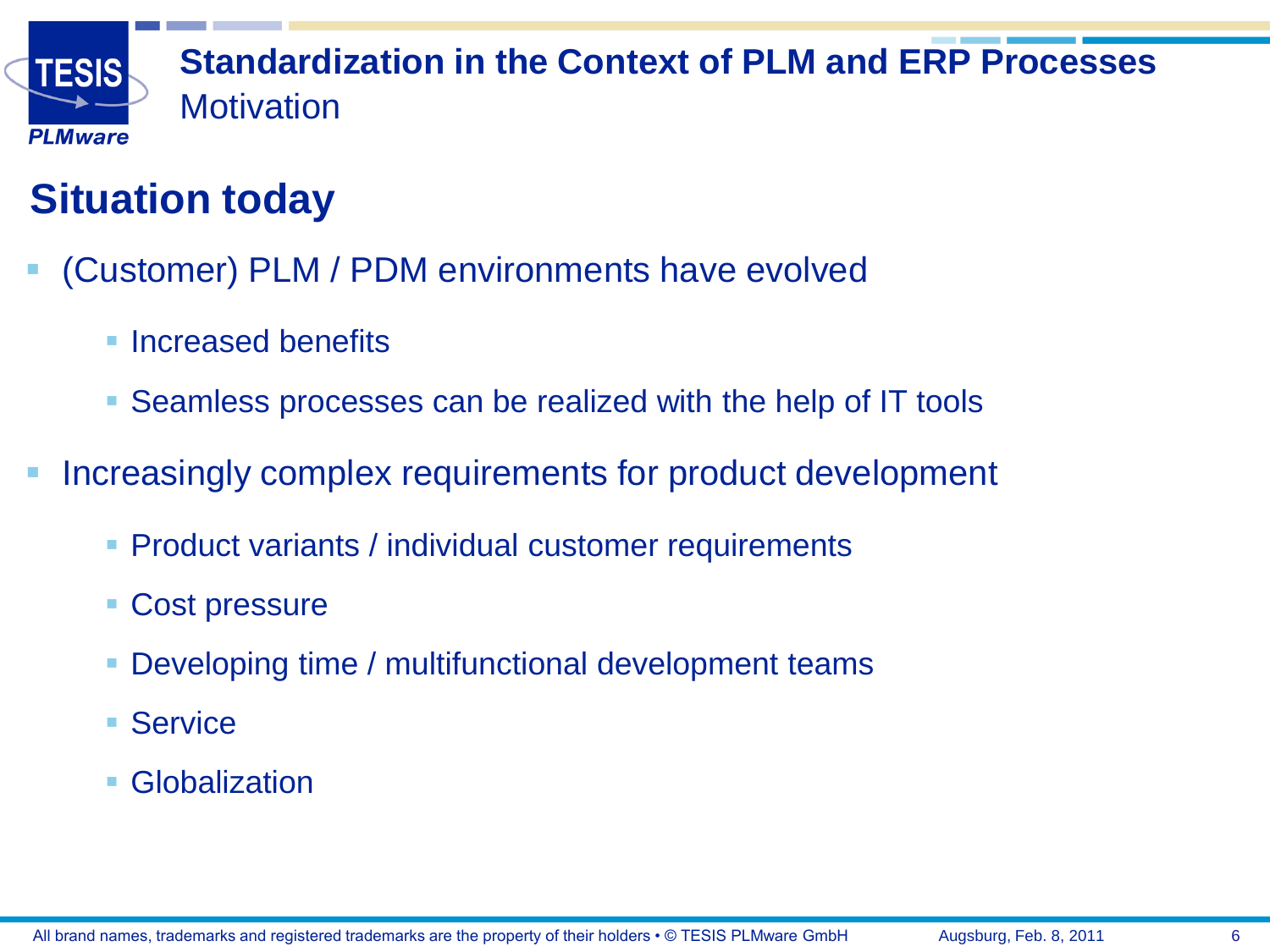

## **Standardization in the Context of PLM and ERP Processes** Motivation

# **Situation today**

(Customer) PLM / PDM environments have evolved

### **Increased benefits Seamless processes can be realized with the help of IT tools Optimizing the standard and purchase**

# **part process as a way**

- **Increasingly complex requirements for product development to ensure competitive advantage**
	- **Product variants / individual customer requirements**
	- Cost pressure
	- Developing time / multifunctional development teams
	- Service
	- Globalization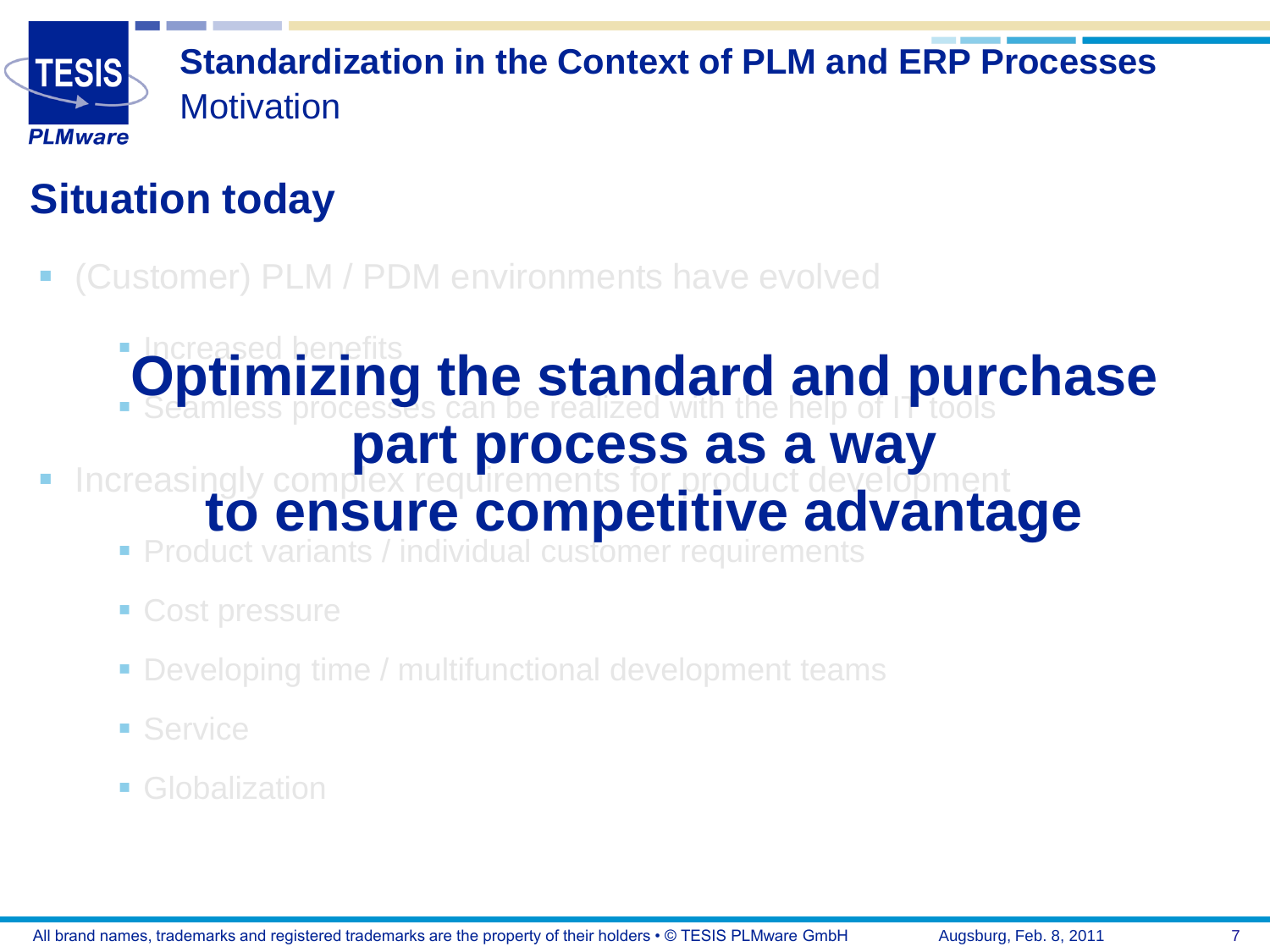

### **Standardization in the Context of PLM and ERP Processes** Essential Requirements

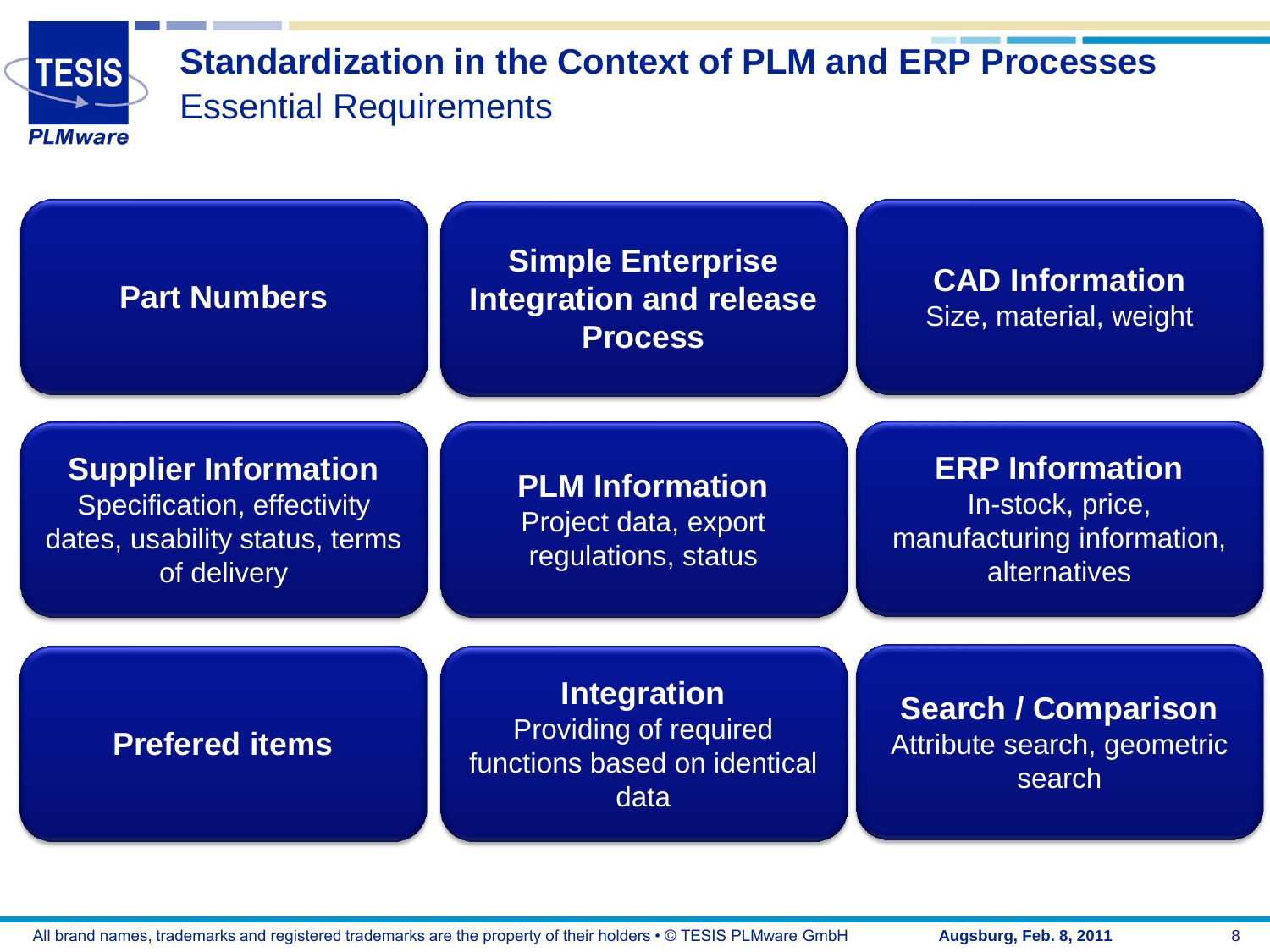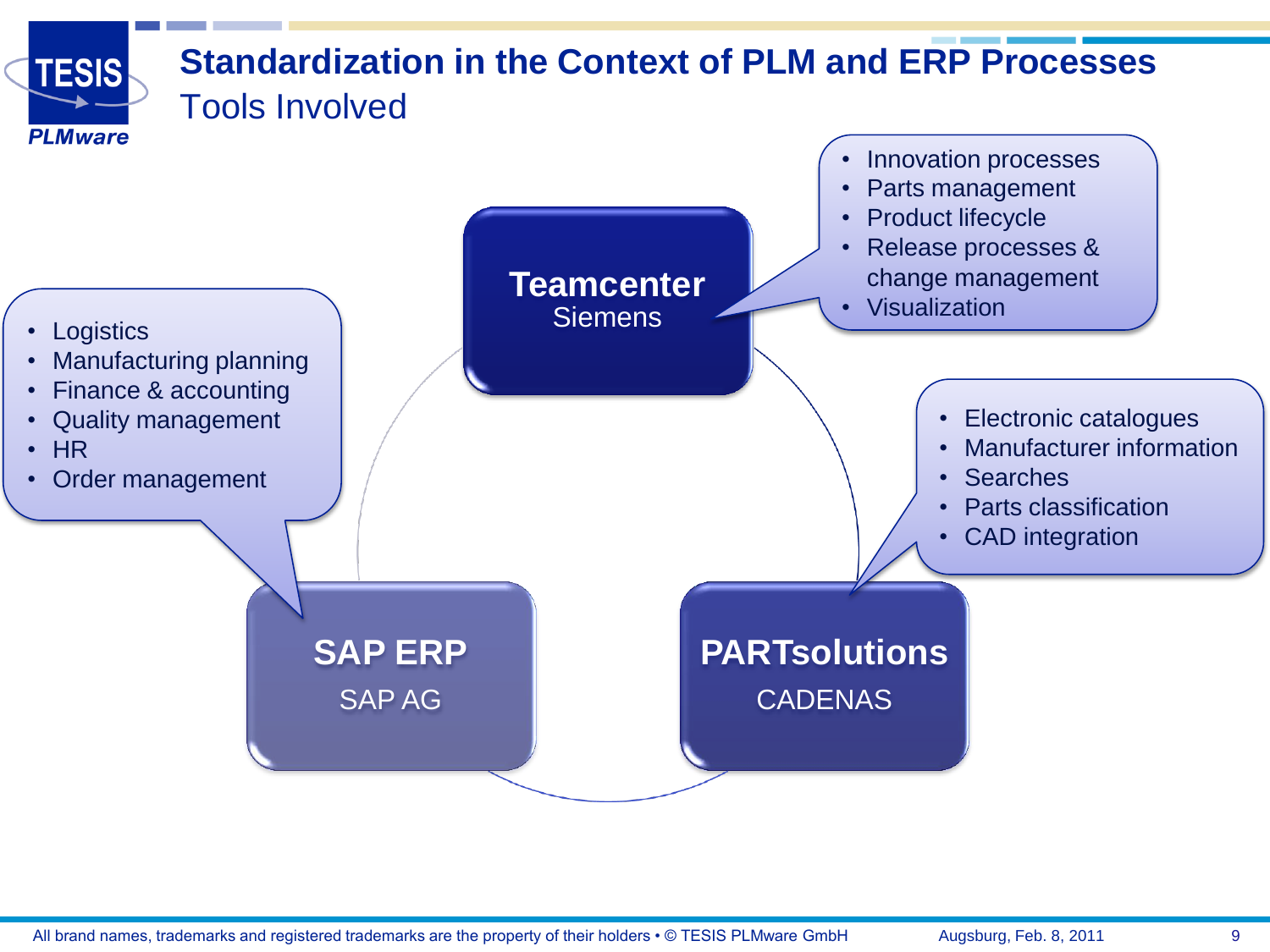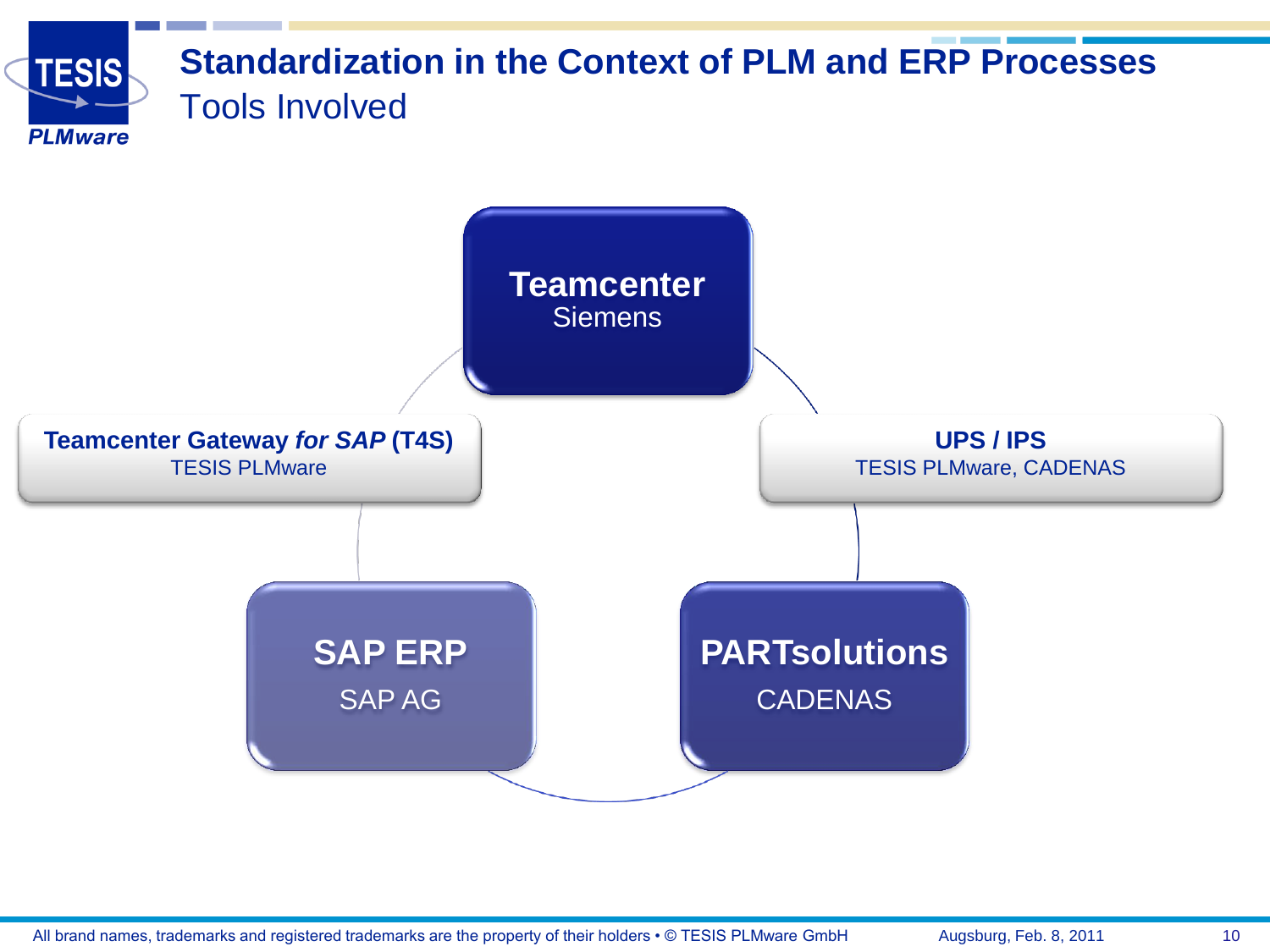

### **Standardization in the Context of PLM and ERP Processes** Sample Processes – Parts Usage

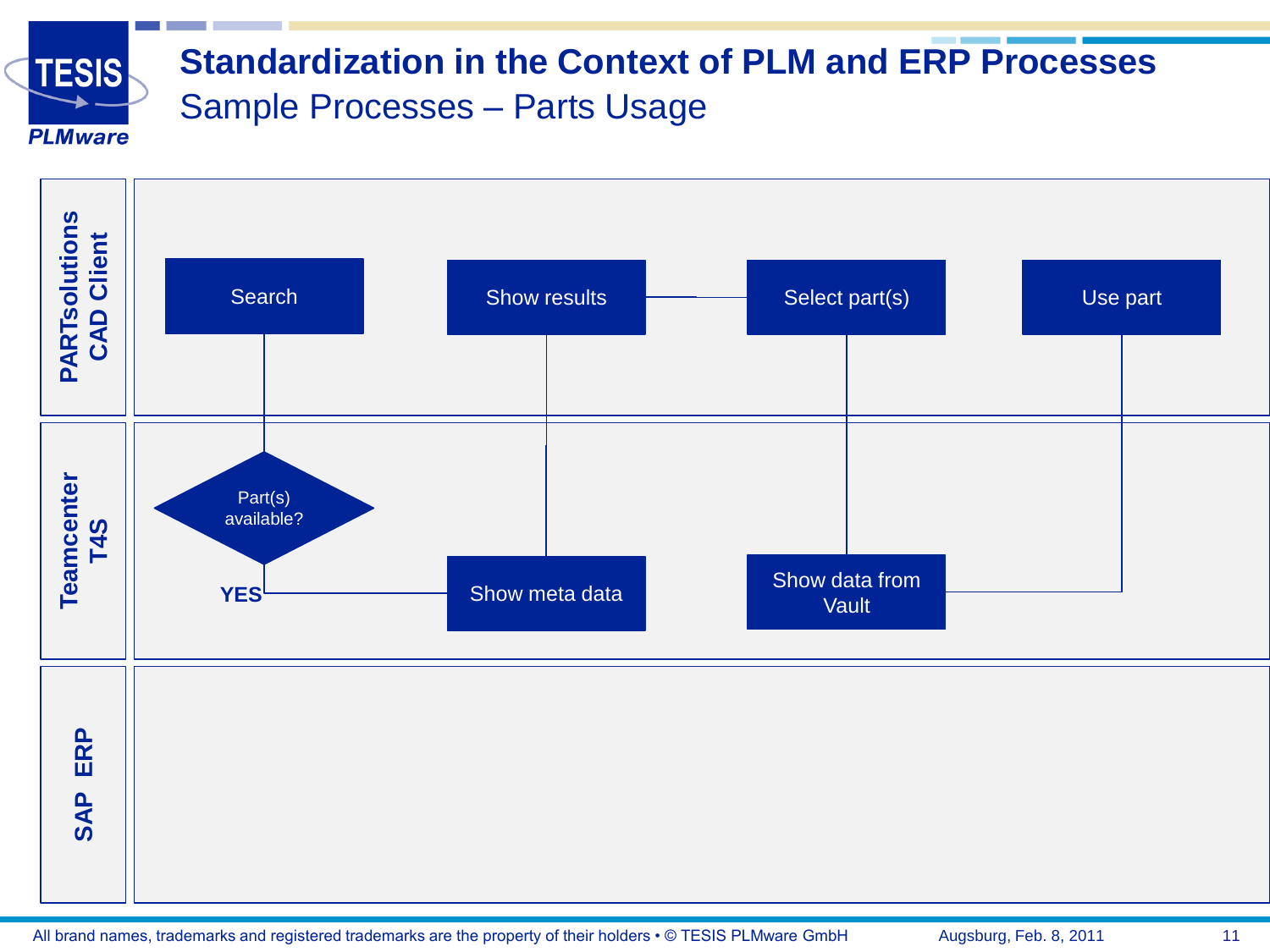

### **Standardization in the Context of PLM and ERP Processes** Sample Processes – Concept Parts

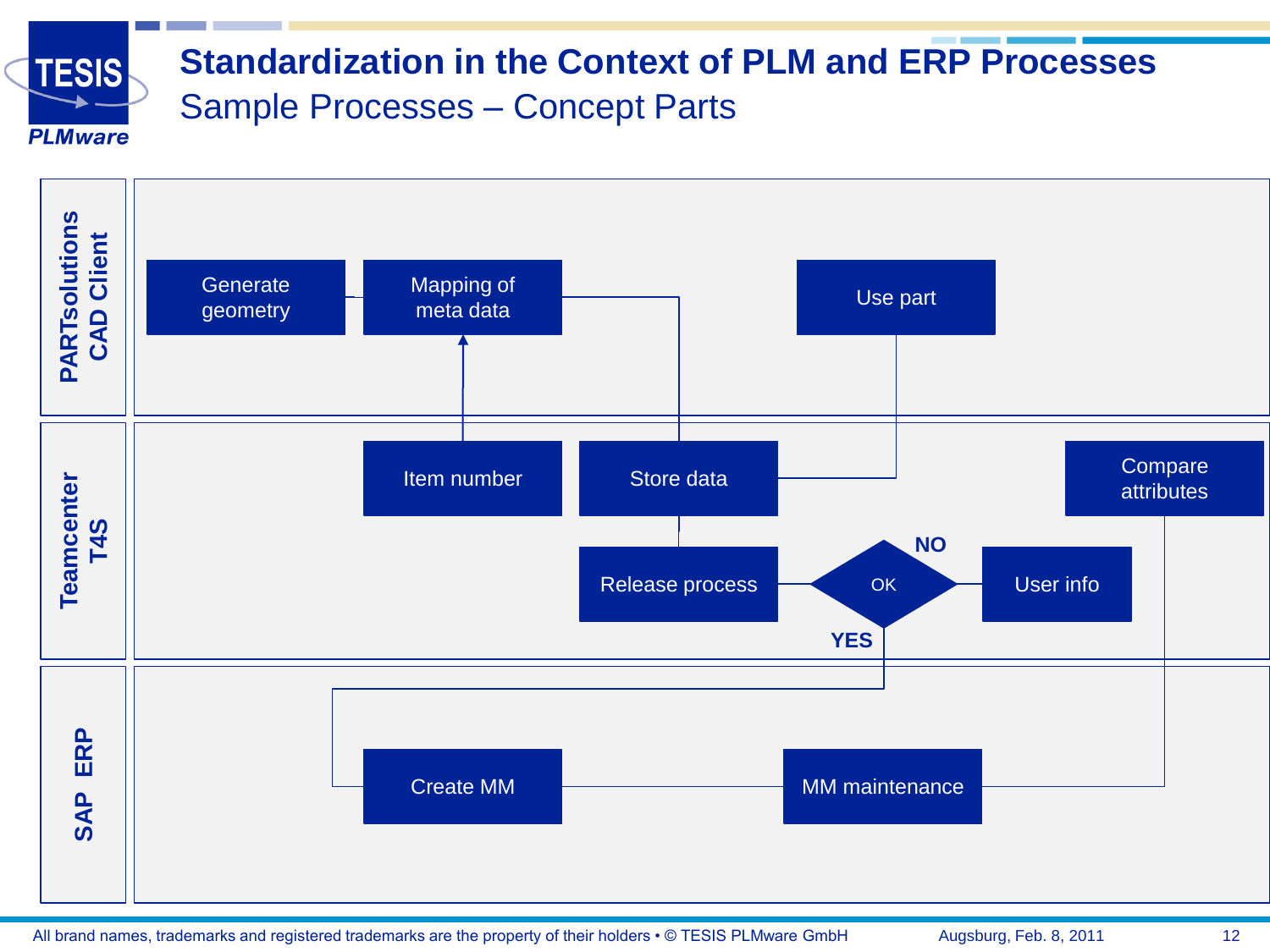

### **Standardization in the Context of PLM and ERP Processes** Sample Processes – Locking (ERP)

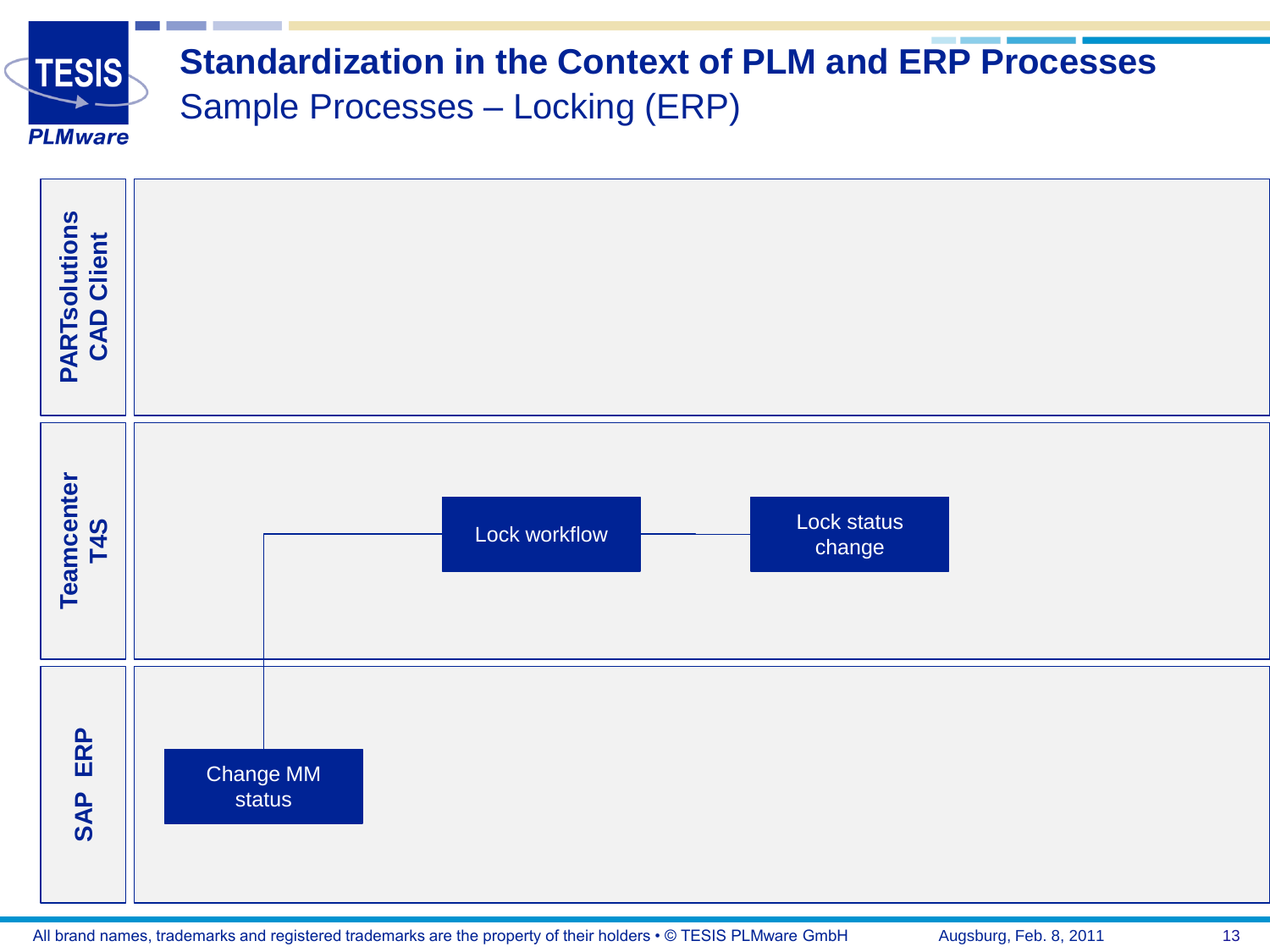

### **Standardization in the Context of PLM and ERP Processes** Sample Processes – Locking (PLM)

| <b>PARTsolutions</b><br>CAD Client |                                        |  |
|------------------------------------|----------------------------------------|--|
| Teamcenter<br>T4S                  | Lock status<br>Lock workflow<br>change |  |
| ERP<br><b>SAP</b>                  | <b>MM</b> status<br>change             |  |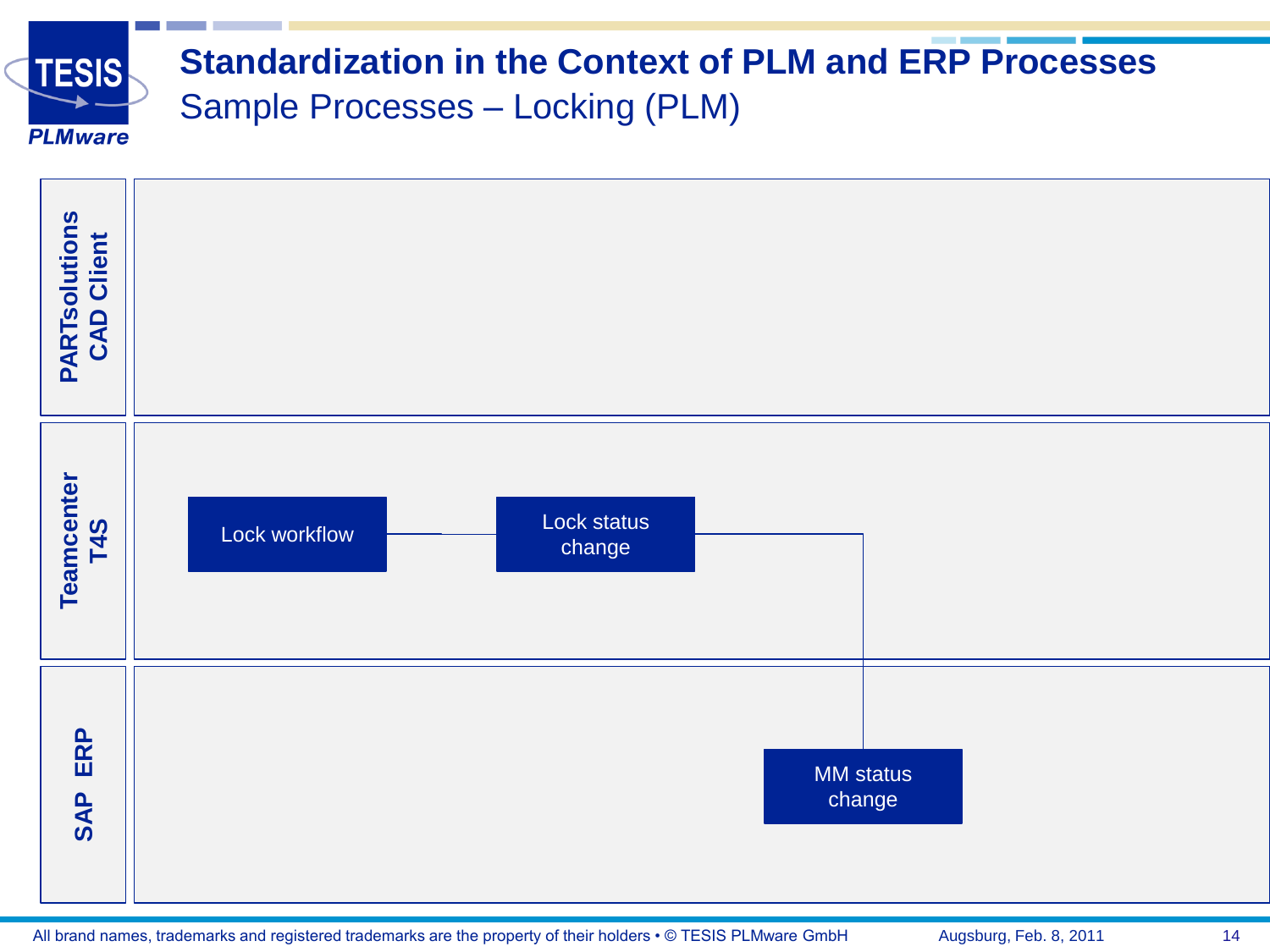

### **Standardization in the Context of PLM and ERP Processes** Customer Examples – Concept Parts (A)

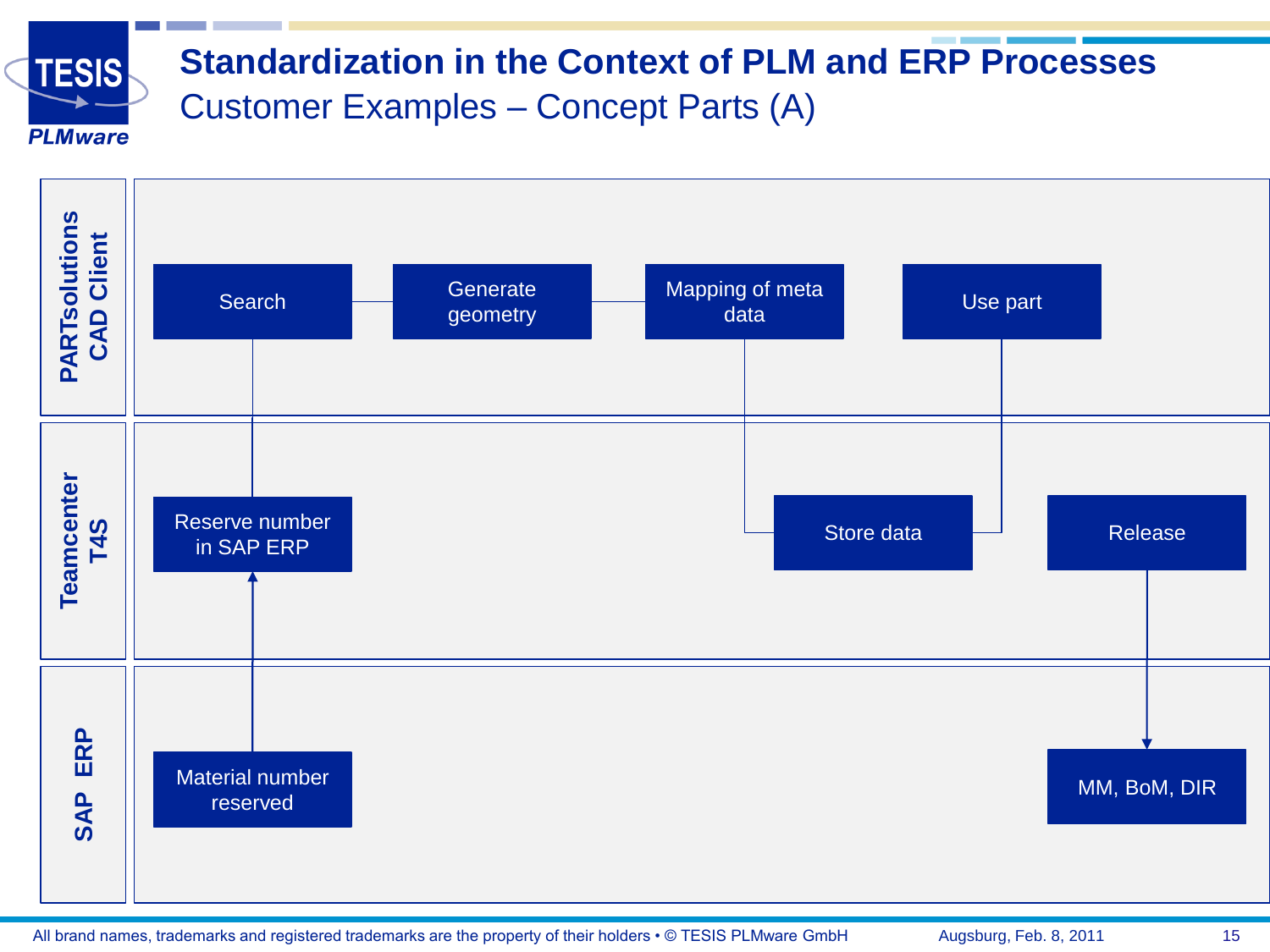

### **Standardization in the Context of PLM and ERP Processes** Customer Examples – Concept Parts (B)

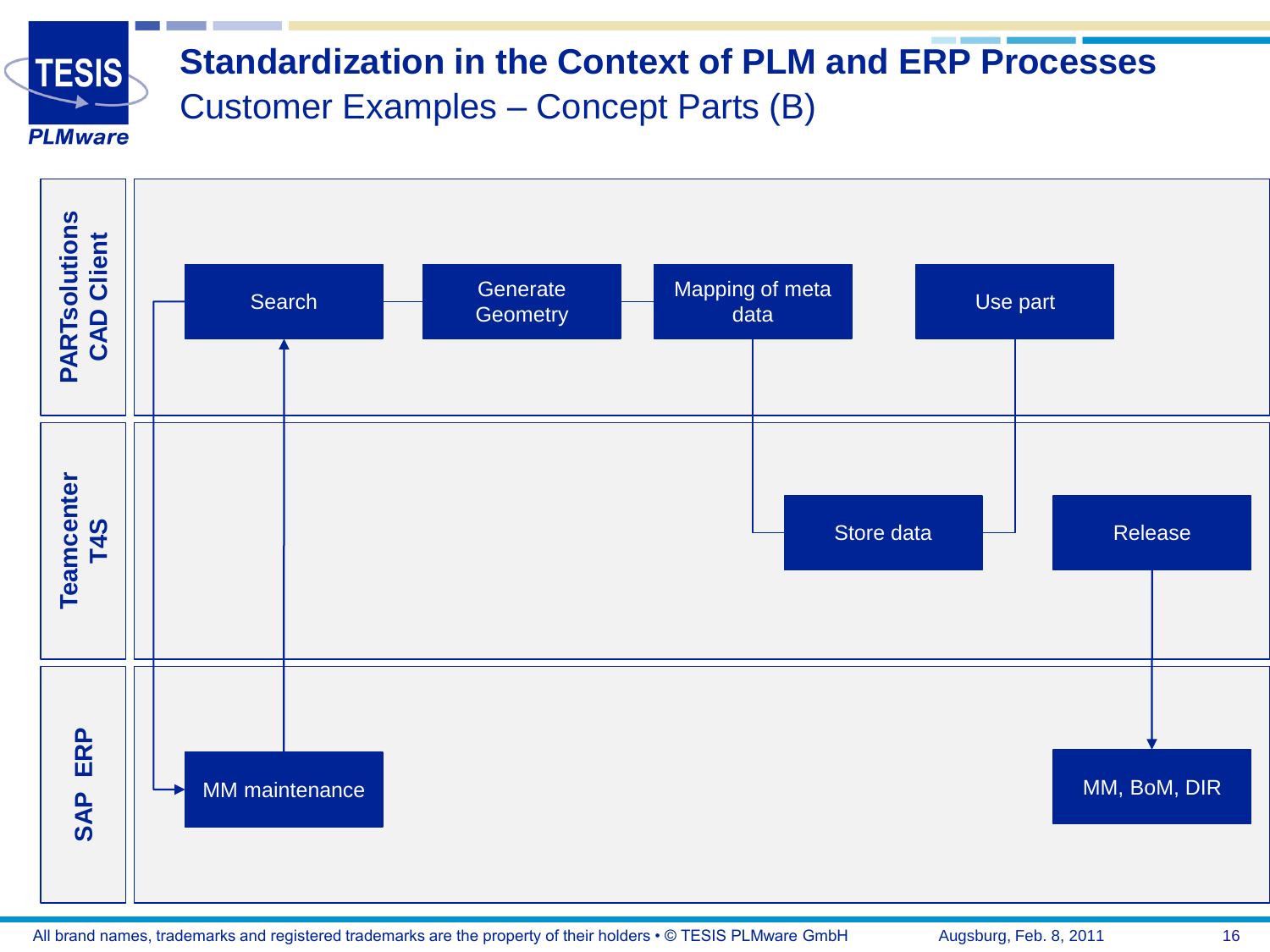

### **Standardization in the Context of PLM and ERP Processes** Customer Examples – Concept Parts (C)

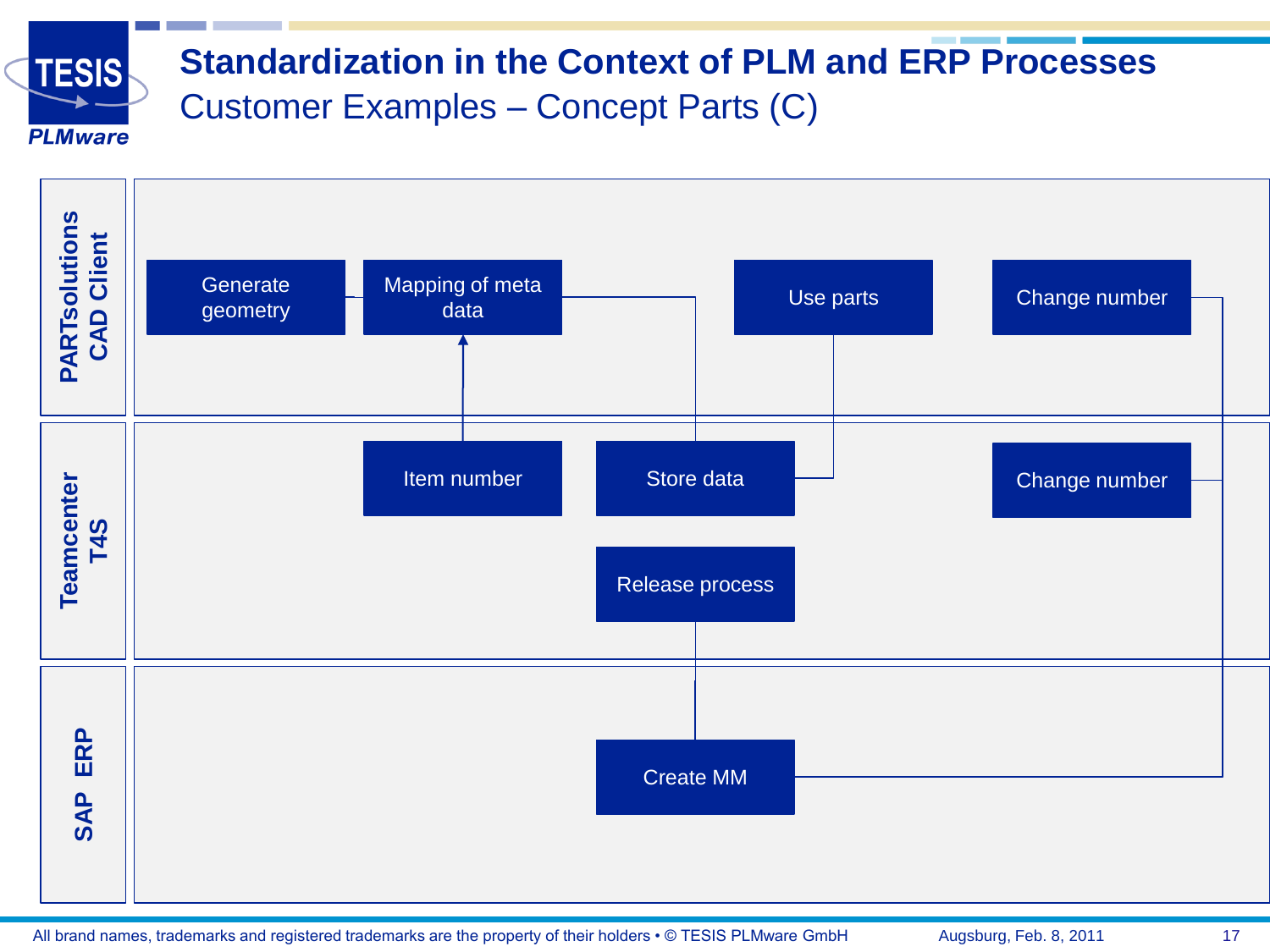

## **Standardization in the Context of PLM and ERP Processes** Potentials and Benefits

- Electronic catalogues can be used as a **virtual encyclopedia** in the entire PLM process, containing all parts-specific as well as essential company specific information (currently > 90 million parts)
- **Up-to-date supplier information** at all times
- **Support of the standardization process**
	- Easy searches (re-use of parts, use of purchase parts)
	- **Standardized naming**
	- Relevant information is available across all systems
- Optimum **support of the concept parts process**
- Synchronization of PLM, ERP and catalogue information ensures that **the "right" parts are used**
- **Consistent quality** of Master Data
- Lay the basics for a **seamless BOM process** (use the correct item number right from the beginning)
- **Standardized release processes** for all parts and document to ensure high product quality
- **Reliable distribution of process results** into the different company departments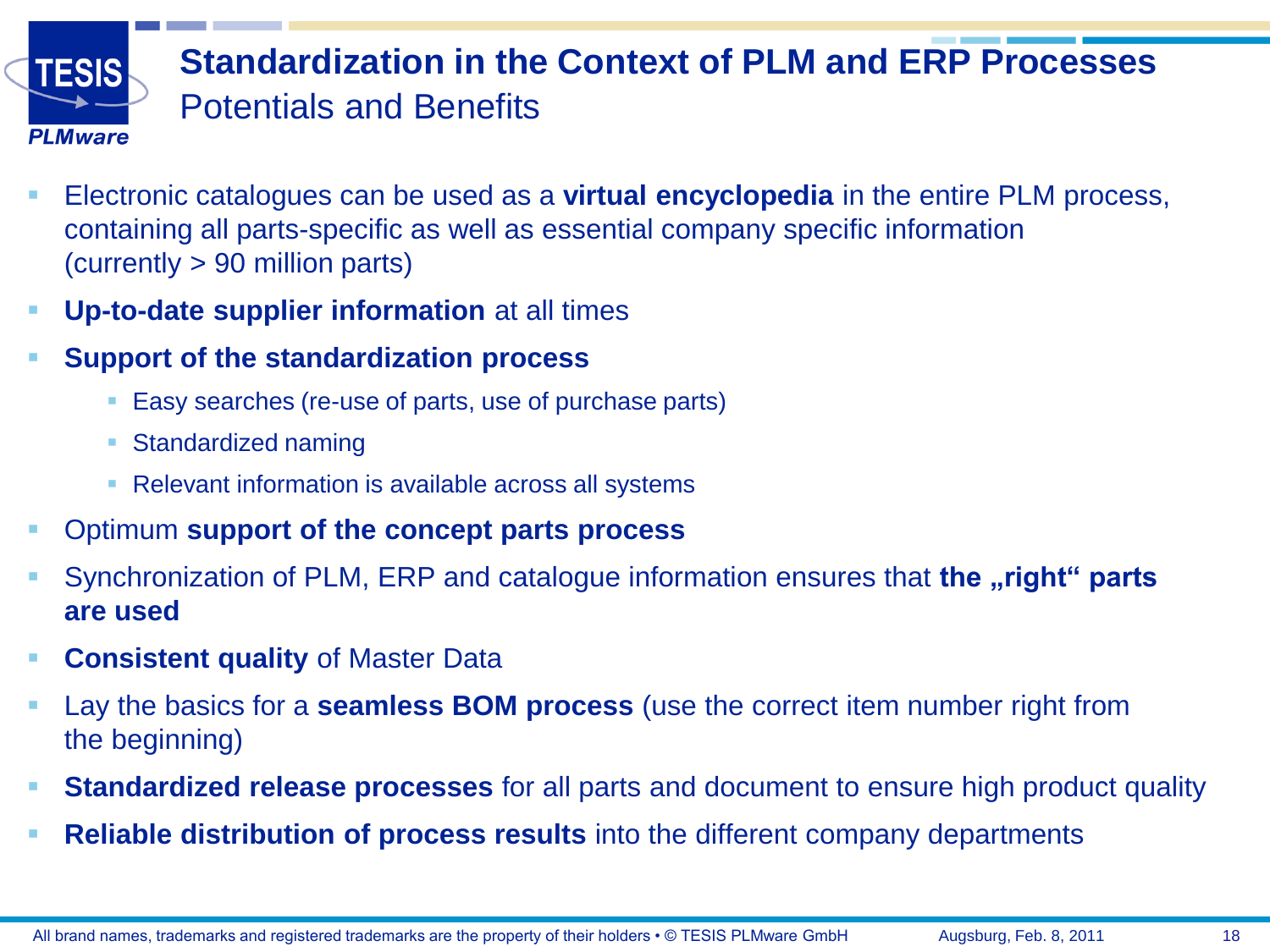

### **Standardization in the Context of PLM and ERP Processes** Project Approach

**Identifying relevant processes** 



- **Modeling of the functional data model** 
	- Business objects (articles, documents, relations)
- **Integration into the existing Teamcenter, SAP ERP, PARTsolutions landscape** 
	- Technical data model
	- Release and change processes

**describe future processes in the new environment**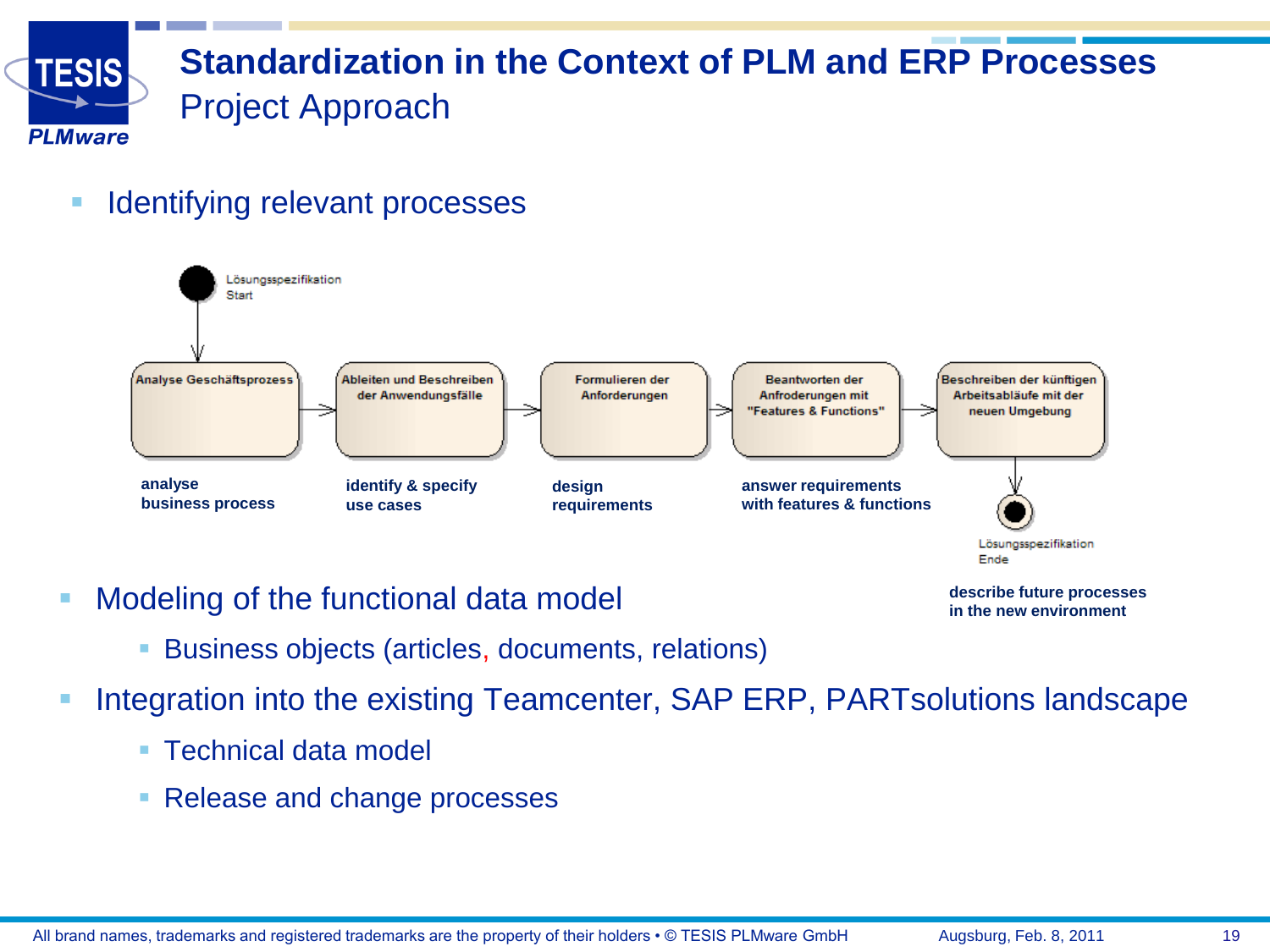

## **Standardization in the Context of PLM and ERP Processes** Summary / Outlook

- In many cases, **existing tools & technologies can be used** and adapted / configurated to realize new potentials for efficient business process support.
- The **integration of the different tools can also be seen as a chance.** Now it s the time to select the right tools for the respective use cases.
- **Process automation** enables each user to provide and find *all* relevant information at the right time, whenever he needs it. **Process integration** allows for optimized business processes.
- Integration projects are best designed by **interdisciplinary project teams**, including at least one representative of every department. A clear vision for efficient company processes is a must.
- **Only processes that are filled with life** can deliver the results they are supposed to deliver. Don't forget employee training.
- **Partnership CADENAS** ─ **TESIS PLMware** ─ **Siemens offers new perspectives** for better process integration and for optimum use of the strengths of the individual solutions.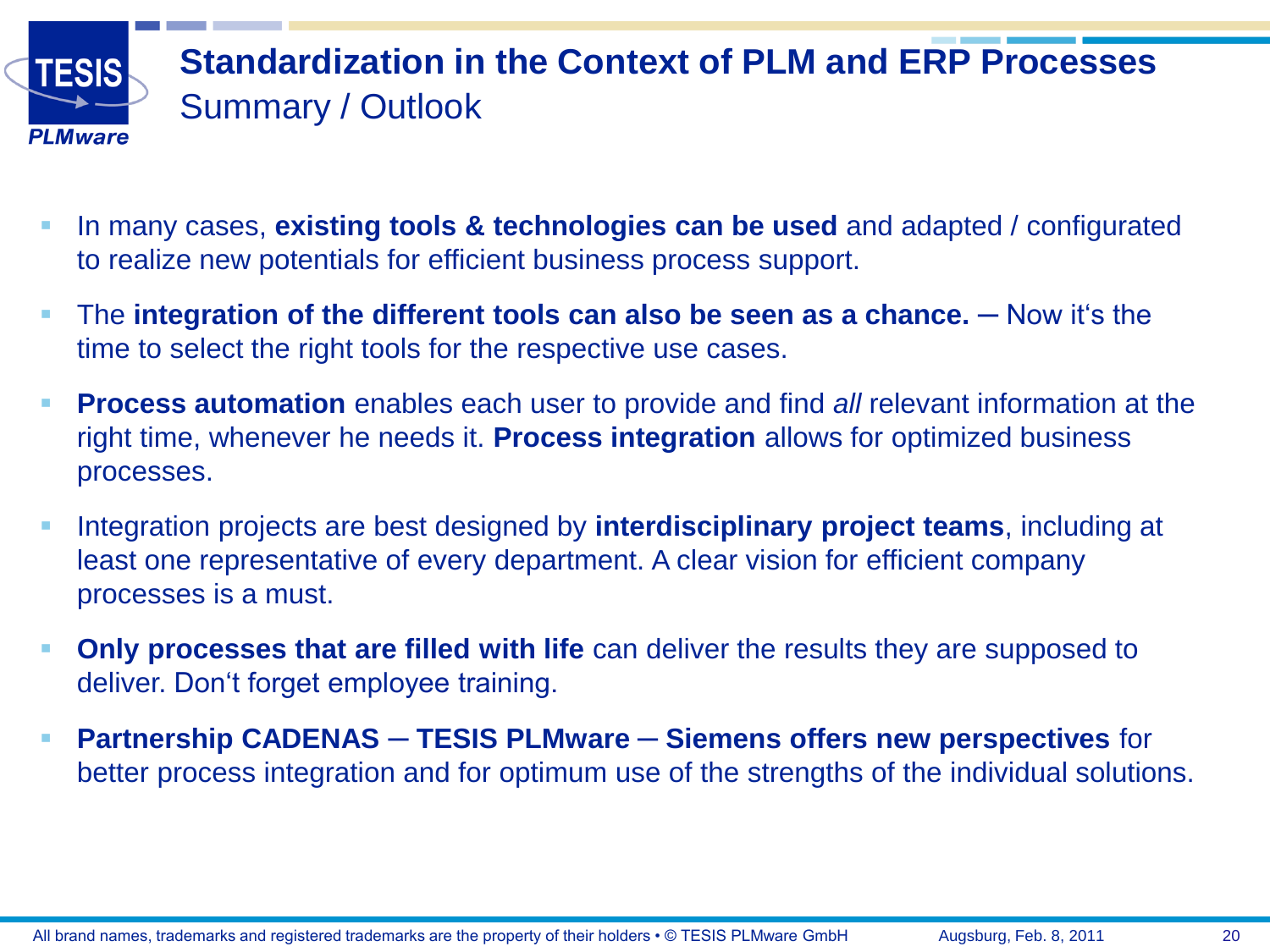